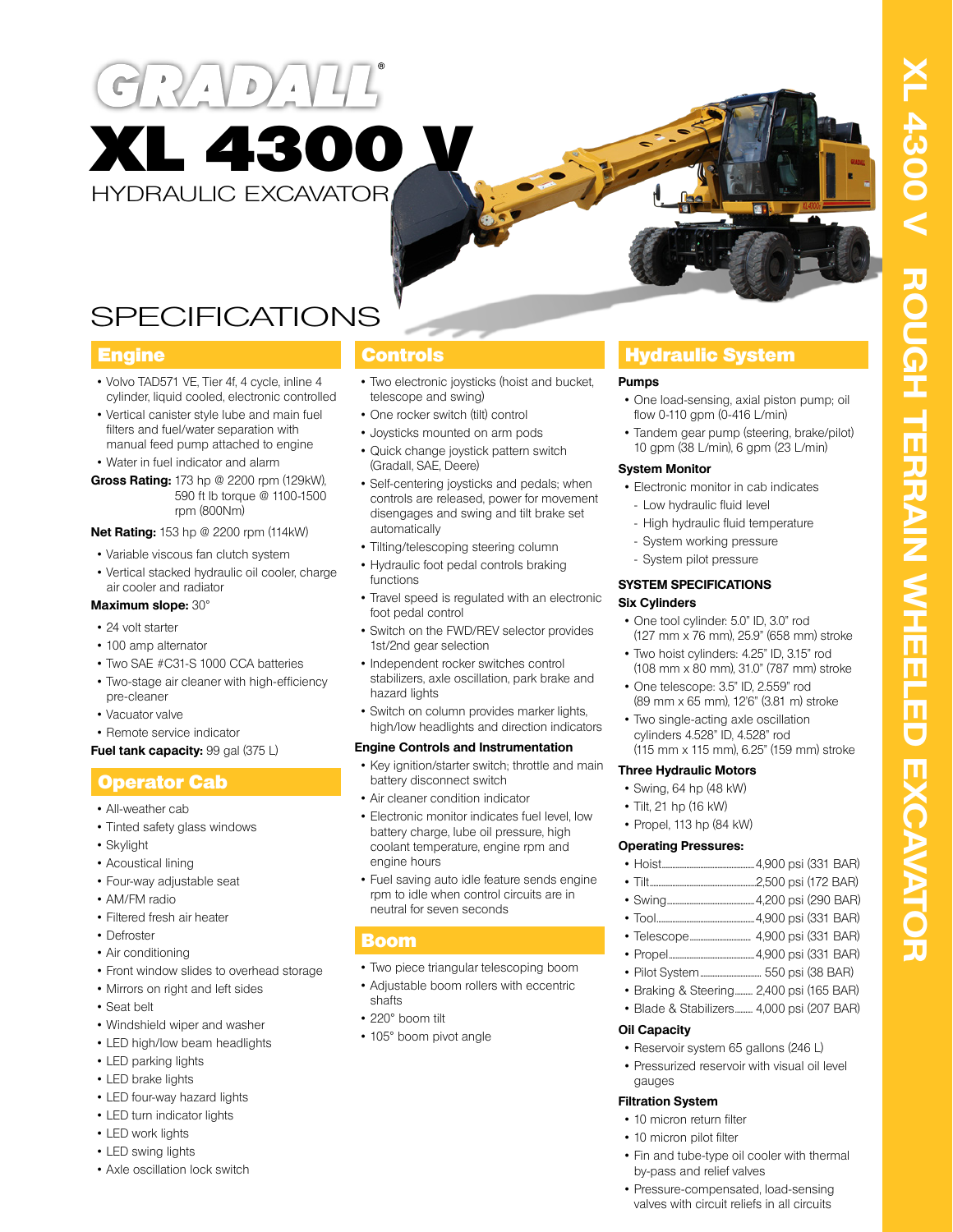### Undercarriage

- Full-time 4-wheel drive transfer case delivers power from the hydraulic drive motor to the drive axles
- Both axles equipped with internal wet-disc type service brakes
- Steering axle fitted with oscillation lock cylinders
- Optional stabilizer or blade

**Tires:** 10.00 x 20 Super-Lug

**Axles:** ZF Model 3070 (FTF 2090)

**Transmission:** ZF Model HL 290

**Drive Motor:** Rexroth A6 Series, 160cc/Rev

#### **Minimum Turning Radius:** 25'5" (7.75 m)

## Undercarriage Drive

- Variable displacement high torque piston motor powers two-speed power shift transmission
- Speed mode selection can also be done while moving
- Electronically operated travel alarm signals excavator movement

#### **Gradeability**

• 58%, limited by engine lubrication requirements

### **Tractive Effort**

### • 27,661 (123kN)

#### **Travel speed on flat, level surface–mph km/hr):**

|                    | <b>Creeper Mode</b> | <b>Standard Mode</b> |
|--------------------|---------------------|----------------------|
| <b>First Gear</b>  | 1.4 mph (2.2 kmh)   | 4.6 mph (7.4 kmh)    |
| <b>Second Gear</b> | 5.5 mph (8.9 kmh)   | 17.5 mph (28.2 kmh)  |

#### **Swing**

- Priority swing circuit with axial piston motor
- Planetary transmission

### **Swing speed:** 7.0 rpm

### **Swing Brake**

- Automatic spring-set/hydraulic release wet disc parking brake
- Dynamic braking provided by the hydraulic system

### Function Forces

### **Rated Bucket Breakout Force:**

25,405 lbs (113 kN)

**Rated Boom Force:** 22,075 lbs (98.2 kN)

### Weight

• Approximate working weight with 36" (914 mm) excavating bucket, fuel tank half full - 43,580 lb (19,768 kg)

**Outriggers:** 2,720 lb (1,234 kg)

**Blade:** 1,529 lb (694 kg)

|                                    | <b>LOAD RADIUS</b>                                                                                                                                        |                 |                 |                 |                 |                |                |                |                |                             |                |                |
|------------------------------------|-----------------------------------------------------------------------------------------------------------------------------------------------------------|-----------------|-----------------|-----------------|-----------------|----------------|----------------|----------------|----------------|-----------------------------|----------------|----------------|
| <b>LOAD</b><br><b>POINT HEIGHT</b> |                                                                                                                                                           | 10' 0" (3.0 m)  |                 | 15' 0" (4.6 m)  |                 | 20' 0" (6.1 m) |                | 25' 0" (7.6 m) |                |                             |                |                |
|                                    |                                                                                                                                                           | Over End        | Over Side       | Over End        | Over Side       | Over Fnd       | Over Side      | Over Fnd       | Over Side      | <b>Maximum</b><br>Radius    | Over End       | Over Side      |
| Above<br>Ground<br>Level           | 20' 0" (6.1 m)                                                                                                                                            |                 |                 |                 |                 |                |                |                |                | 23' 4"<br>$(7.1 \text{ m})$ | 4980<br>(2260) | 4980<br>(2260) |
|                                    | 15' 0" (4.6 m)                                                                                                                                            |                 |                 | 10160<br>(4610) | 10160<br>(4610) | 7115<br>(3225) | 7115<br>(3225) | 5200<br>(2360) | 5200<br>(2360) | 25'9"<br>(79 <sub>m</sub> ) | 4970<br>(2255) | 4970<br>(2255) |
|                                    | 10' 0" (3.0 m)                                                                                                                                            |                 |                 | 12020<br>(5450) | 12020<br>(5450) | 8015<br>(3335) | 7790<br>(3535) | 5715<br>(2590) | 5565<br>(2525) | 27'0''<br>(8.2 m)           | 5045<br>(2290) | 4880<br>(2215) |
|                                    | <b>BOOM LEVEL</b><br>8'6'' (2.6 m)                                                                                                                        |                 |                 | 12375<br>(5615) | 12375<br>(5615) | 8190<br>(3715) | 7935<br>(3600) | 5820<br>(2640) | 5530<br>(2510) | 27'2"<br>(8.3 m)            | 5080<br>(2305) | 4800<br>(2175) |
|                                    | 5' 0'' (1.5 m)                                                                                                                                            |                 |                 | 12540<br>(5690) | 12150<br>(5510) | 8195<br>(3715) | 7790<br>(3535) | 5760<br>(2615) | 5445<br>(2470) | 27'2"<br>(8.3 m)            | 5005<br>(2270) | 4715<br>(2140) |
|                                    | 11190<br>11190<br>7570<br>26'5''<br>7945<br>5630<br>5310<br><b>At Ground Level</b><br>(5075)<br>(5075)<br>(3605)<br>(3435)<br>(2555)<br>(2410)<br>(8.1 m) |                 | 5140<br>(2330)  | 4840<br>(2195)  |                 |                |                |                |                |                             |                |                |
| <b>Below</b><br>Ground<br>Level    | 5' 0'' (1.5 m)                                                                                                                                            | 10180<br>(4620) | 10180<br>(4620) | 8990<br>(4080)  | 8990<br>(4080)  | 7000<br>(3175) | 7000<br>(3175) |                |                | 24'7"<br>(7.5 m)            | 5495<br>(2490) | 5340<br>(2420) |
|                                    | 15' 0" (4.6 m)                                                                                                                                            | 6710<br>(3045)  | 6710<br>(3045)  | 6905<br>(3130)  | 6905<br>(3130)  | 5870<br>(2665) | 5870<br>(2665) |                |                | 21'3"<br>(6.5 m)            | 5580<br>(2530) | 5580<br>(2530) |
|                                    | 10' 0" (3.0 m)                                                                                                                                            | 4470<br>(2030)  | 4470<br>(2030)  | 5220<br>(2370)  | 5220<br>(2370)  |                |                |                |                | 15'6''<br>(4.6 m)           | 5205<br>(2360) | 5205<br>(2360) |

## **GRADALL Model XL 4300 V Excavator Rated Lift Capacity - LB (KG)**

**NOTE:** The above loads are in compliance with the SAE standard J1097 DEC2005. They do not exceed 87% of hydraulic lifting capacity or 75% of tipping capacity.

Loads shown in shaded areas indicate the load is limited by tipping rather than hydraulic lift capacity.

The rated lift capacity is based on the machine being equipped with 8,800 lb (4,014 kg) counterweight, standard boom, standard tires, no auxiliary hydraulics and no bucket.

**NOTE:** Bucket adjustment values are 87% of the actual bucket weights.

The load point is located on the bucket pivot point, including loads listed for maximum radius.

Do not attempt to lift or hold any load greater than these rated values at specified load radii and heights. The weight of slings and any auxiliary devices must be deducted from the rated load to determine the net load that may be lifted.

**ATTENTION:** All rated loads are based on the machine being stationary and level on a firm supporting surface. The user must make allowance for particular job conditions such as soft or uneven ground, out of level conditions, side loads, hazardous conditions, experience of personnel, etc. The operator and other personnel must read and understand the operator manual before operating this machine. Rules for safe operation of equipment must be adhered to at all times.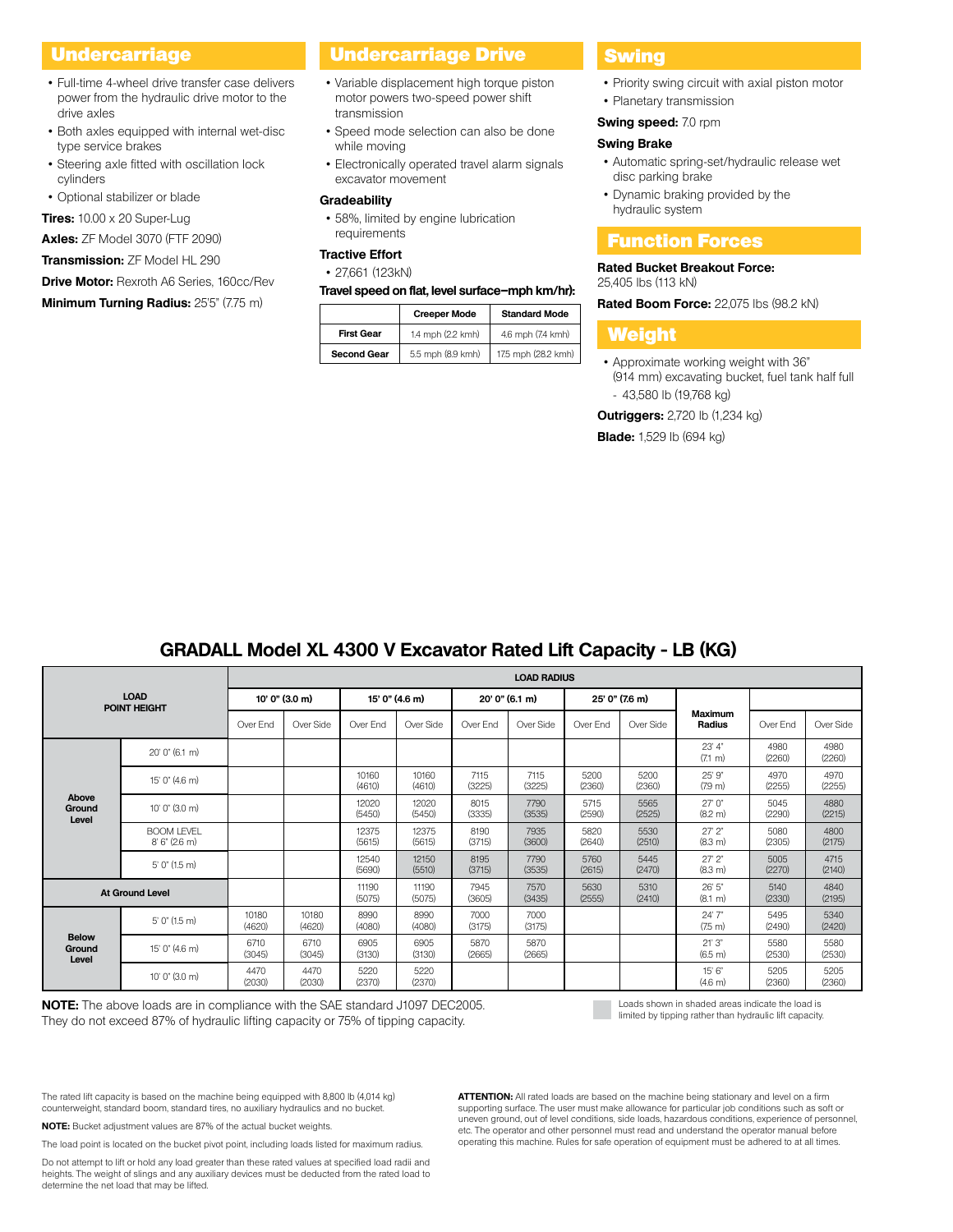

### **Dimensions**

- **A** Overall length with bucket open (travel position): 26'3" (8.0)
- **A1** Overall length without bucket (travel position): 22'11" (7.0)
- **A3** Overall length with bucket open (shipment position): 26'6" (8.1)
- **A4** Overall length with bucket closed (shipment position): 23'9" (7.2)
- **A5** Overall length without bucket (shipment position): 23'3" (7.1)
- **B** Overall height with bucket open (travel position): 12'10" (3.9)
- **B1** Overall height without bucket (travel position): 11'10" (3.6)
- **B2** Overall height with bucket open (shipment position): 11'6" (3.5)
- **B3** Overall height without bucket (shipment position): 10'11" (3.3)
- **C1** Width of upperstructure: 8'6" (2.6)
- **D** Minimum clearance, upperstructure to undercarriage: 3" (78 mm)
- **E** Swing clearance, rear of upperstructure: 8'0" (2.4)
- **F** Top of cab to groundline: 10'7" (3.2)
- **G** Clearance, upperstructure to groundline: 4'2" (1.3)
- **J1** Axis of rotation to centerline of fixed axle: 3'6" (1.1)
- **J2** Wheelbase of undercarriage: 8'9" (2.7)
- **J3** Axis of rotation to front of undercarriage: 7'0" (2.1)
- **J4** Nominal overall length of undercarriage: 12'3" (3.7)
- **J5** Axis of rotation to front option attachment pin: 6'9" (2.1)
- **J6** Axis of rotation to rear option attachment pin: 4'9" (1.4)
- **J7** Outrigger length, attachment pin to pad in up position: 2'7" (0.8)
- **J8** Outrigger length, attachment pin to pad in down position: 3'3" (1.0)
- **J9** Blade length, attachment pin across blade in up position: 3'4" (1.0)
- **K** Overall width undercarriage: 9'1" (2.8)
- **K1** Overall width outrigger (up position): 8'4" (2.5)
- **K2** Overall width blade: 9'0" (2.7)
- **L** Overall width outrigger (down position): 10'8" (3.3)
- **N** Ground clearance (per SAE J1234): 11" (275 mm)
- **N1** Ground clearance (outrigger option): 12" (300 mm)
- **Z** Blade above ground (option): 1'8" (505 mm)
- **Z1** Depth below ground level of blade (option): 7" (166 mm)
- **Z2** Depth below ground level of outrigger (option): 6" (142 mm)
- **AA** Maximum radius at groundline: 30'4" (9.2)
- **AB** Maximum digging depth: 21'3" (6.5)
- **AC** Maximum depth for 8' level cut: 19'6" (5.9)
- **AD** Minimum radius for 8' level cut at depth "AC": 7'3" (2.2)
- **AF** Maximum depth of vertical wall which can be excavated: 3'5" (1.0)
- **AG** Minimum level cut radius with bucket flat on groundline: 12'6" (3.8)
- **AH** Minimum radius at groundline: 8'4" (2.5)
- **AK** Boom pivot to groundline: 6'5" (2.0)
- **AL** Boom pivot to axis of rotation: 1'11" (585 mm)
- **AP** Bucket tooth radius: 3'10" (1.2)
- **AQ** Boom pivot angle: 30° Up and 75° Down
- **AS** Bucket pivot angle: 165°
- **AU** Maximum telescoping boom length (boom pivot to bucket pivot): 25'3" (7.7)
- **AV** Minimum telescoping boom length (boom pivot to bucket pivot): 12'9" (3.9)
- **AW** Telescoping boom travel: 12'6" (3.8)
- **AX** Bucket tilt angle (both sides of center): 110°
- **BA** Maximum radius of working equipment: 31'0" (9.5)
- **BB** Maximum height of working equipment: 24'2" (7.4)
- **BC** Maximum bucket tooth height: 22'4" (6.8)
- **BD** Minimum clearance of bucket teeth with bucket pivot at maximum height: 17'0" (5.2)
- **BE** Minimum clearance of fully curled bucket at maximum boom height: 11'2" (3.4)
- **BF** Minimum clearance of bucket teeth at maximum boom height: 10'9" (3.3)
- **BG** Maximum height of working equipment with bucket below groundline: 14'9" (4.5)
- **BH** Radius of bucket teeth at maximum height: 26'4" (8.0)
- **BJ** Minimum radius of bucket teeth at maximum bucket pivot height: 19'8" (6.0)

Specifications subject to change without notice. Metric units are meters (m) unless noted. Machines shown may have optional equipment.